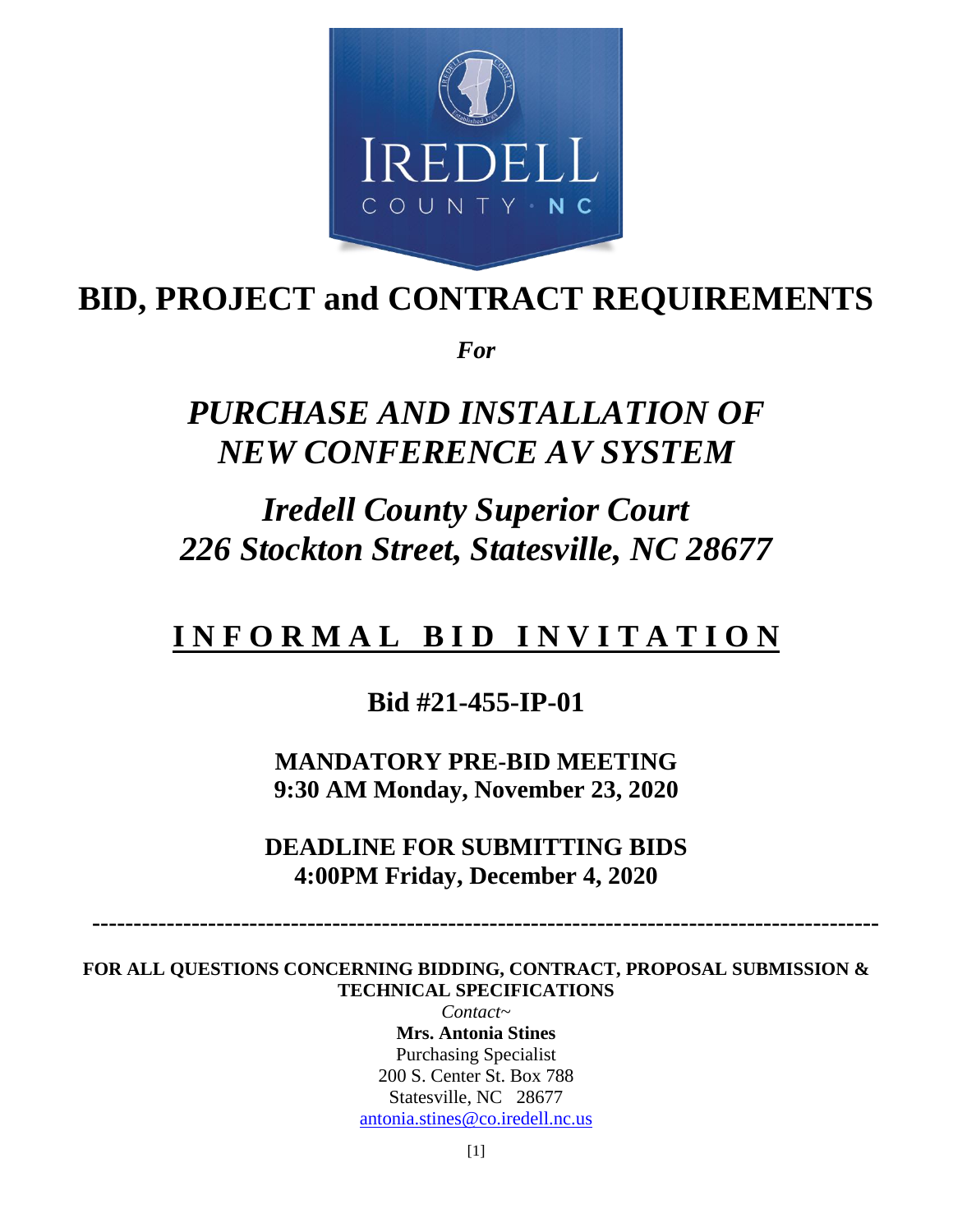## **CONTENTS**

## **A. INTRODUCTION**

## **B. GENERAL BID & DOCUMENT REQUIREMENTS**

## **C. GENERAL CONTRACT TERMS AND CONDITIONS**

**D. MINIMUM INSURANCE REQUIREMENTS**

## **E. GENERAL AND TECHNICAL SPECIFICATIONS, SCOPE OF WORK, ETC.**

## **F. BID SHEET AND CONTRACT TERMS ACCEPTANCE PAGE**

### **A. INTRODUCTION**

Iredell County is requesting informal bids for all labor and materials for a "turn-key" professional installation of new AV System – conference configuration for Iredell County Superior Court, 226 Stockton St., Statesville, NC 28677, as is generally outlined within the project specifications contained in this document.

#### **A mandatory pre-bid meeting for contractors will be held at 9:30 AM Monday, November 23, 2020 at the site. Bids will only be accepted from contractors who attend and register at this meeting.**

Iredell County intends to award to the lowest responsive, responsible bidder that provides the bid most advantageous to the County, taking into consideration quality, performance and timing for delivery. Iredell County reserves the right to accept or reject any or all bids and to award in the best interest of the County.

Informal written bids, subject to the conditions made a part hereof, will be received at this office through and until 4:00 PM, Friday, December 4, 2020 for furnishing and delivering the commodity as described herein. Bids may be submitted by mail or other delivery method including electronic submissions.

**This is an informal bid process**. Bids should be submitted on the form included within the package clearly marked: **New AV System for Superior Court: Bid #21-455-IP-01 - According to NC General Statute, Informal Bids are not made public knowledge until after award.** 

All questions regarding the various aspects of the project must be made in writing to:

Mrs. Antonia Stines [antonia.stines@co.iredell.nc.us](mailto:antonia.stines@co.iredell.nc.us) Purchasing Specialist

**Responses to all questions received will be made in writing and sent to all known bid holders by addendum and posted at Iredell County's bid site at :** <https://www.co.iredell.nc.us/481/Current-Bids-RFPs>**.** 

After project award, the lead agency for project management and oversight will be the Facilities Services Department: Ronnie Lee Field Manager [ronnie.lee@co.iredell.nc.us](mailto:ronnie.lee@co.iredell.nc.us) 704-902-4478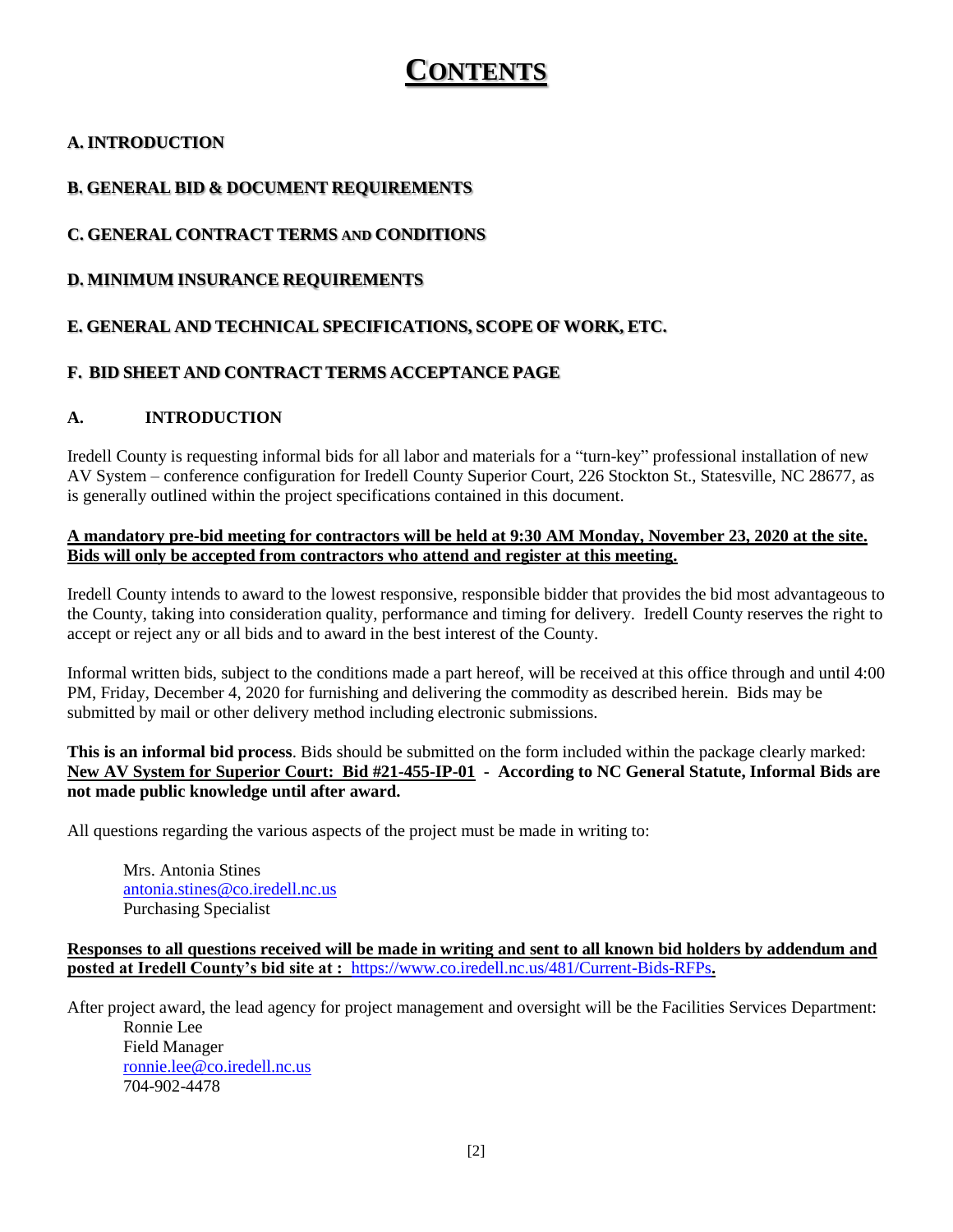#### **SCHEDULE OF EVENTS**:

| 11/12/2020 | <b>Bid Release</b>                                               |
|------------|------------------------------------------------------------------|
| 11/23/2020 | 9:30 am – Monday, MANDATORY Pre-bid                              |
| 11/25/2020 | 12:00 PM – Noon, Wednesday, Last Day for Questions               |
| 12/04/2020 | $4:00 \text{ PM} - \text{Friday}$ , Deadline for submitting Bids |

#### **B. GENERAL BID & DOCUMENT REQUIREMENTS**

All bidders submitting bids in relation to this request should familiarize themselves with the following general bid terms and conditions. Bidders not in compliance with these documents subject their bid proposals to rejection. Bid proposals must be submitted complete with all required signed documents, final pricing, signature pages, etc., at the time of submission. Iredell County reserves the right to request required information or clarification after bid opening, however the lack thereof may subject a bid to rejection.

It is the responsibility of all respondents to contact Iredell County prior to submitting a response to the RFB to ascertain if any addenda have been issued, and to obtain any and all addenda, execute them, and return addenda with their response to the RFB.

- 1. The bidder and/or bidders to whom the contract is awarded must comply with all aspects of this bidding process, which are designed to meet the requirements of North Carolina G.S. 143-128, 129 & 131, as amended and as appropriate, which govern bidding procedures for government construction projects in North Carolina.
- 2. Bids submitted in response to this request will be governed by N.C. General Statute, Iredell County Purchasing Ordinance and the general provisions outlined in this request.
- 3. Iredell County Government does not discriminate on the basis of race, color, sex, national origin, religion, age, or disability. Any contractors or vendors who provide services, programs or goods for Iredell County are expected to fully comply with the County's non-discrimination policy.
- 4. Iredell County reserves the right to accept or reject any or all bids, evaluate all bids, especially where there is a wide range in specifications, and make an award in the best interest of the County. Iredell County reserves the right to take exception to or waive any item in the bid.
- 5. **BID AND CONTRACT: Please Read Carefully:** Signed Proposals submitted in response to this Request for Bids will be evidence of acceptance of Iredell County's terms and conditions, including here by reference Iredell County's Purchase Order Terms and Conditions, and, combined with the terms and conditions set forth in this request for bid, make up the entirety of the contract to which Iredell County will be bound and will supersede, override and take precedence over any and all counter proposed terms and conditions presented in proposals and subsequent contracts. Bid proposals offered to the County contingent upon the County's acceptance of any counter-terms and conditions must clearly and obviously state that an exception is being taken and what that exception is. Such proposals *may* be considered during the bid review process but will remain subject to rejection at the sole discretion of Iredell County in favor of any bid containing conditions more favorable to the County. Iredell County accepts no counter terms/conditions unless specifically agreed upon in writing by both parties prior to contract award. **Regardless**, proposals taking total exception to Iredell County's terms and conditions and this bid document will be considered nonresponsive to this bid request and rejected as such. Iredell County reserves the right to accept or reject any or all bid proposals and will exercise that right when reviewing proposals containing any counter-proposed terms and conditions not favorable to the County.
- 6. **Bid Submissions, Bid Evaluation and Contract Award**: Bidders should be careful to submit a complete bid proposal. Bids will be evaluated based on a combination of criteria, with price being only one. When appropriate, product specifications will be used to evaluate product offered, installation, services, etc. All informal contracts for construction or repair work shall be awarded to the lowest responsible, responsive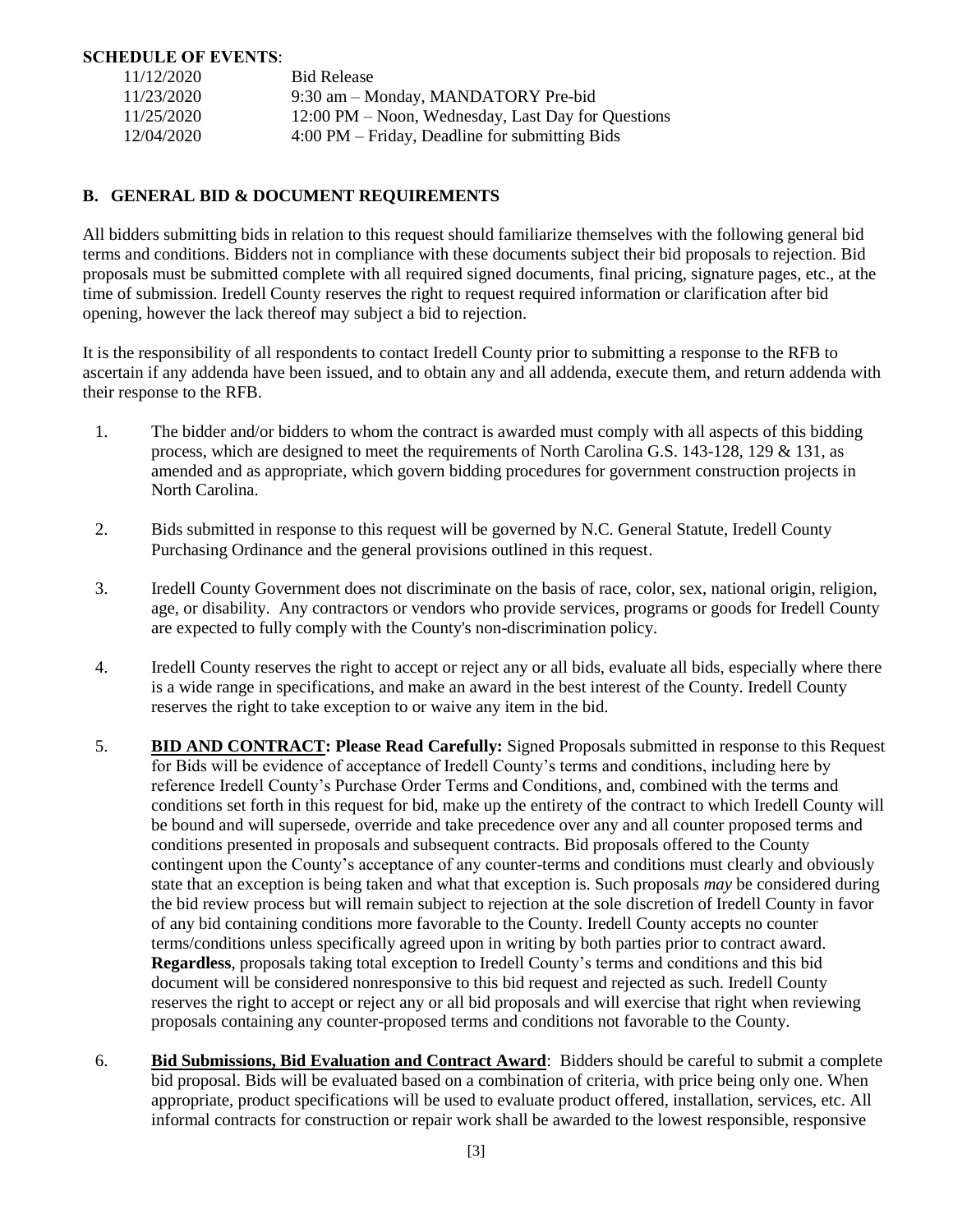bidder, taking into consideration quality, performance, and the time specified in the bid for the performance of the contract. In making a determination of responsibility, Iredell County may use criteria such as:

- **Compliance with bid package requirement**
- **Contractor's qualifications**
- **References**
- **Financial ability**
- **Insurance coverage**
- **Etc.**
- 7. All bids must be accompanied by the vendor's proposed start and completion schedule or timeline and other pertinent project data.
- 8. OMISSIONS: Omission in this bid solicitation or technical specification of any provision herein described shall not be construed as to relieve the Contractor of any responsibility or obligation normally requisite to the complete and satisfactory delivery, installation, construction or satisfactory completion of this project.

9. All bid proposals must be written and submitted in the format prescribed by these documents, using the forms included. All bid proposals must be signed by an individual authorized to bind the contractor to a contract prior to submission. **Proposals Packages should include or cover the following elements:**

- 1. Cover Letter or Cover Sheet identifying Contractor
- 2. Signed Bid Proposal and Terms Acceptance Sheet broken down according to Technical Specifications below
- 3. Statement including time from award notification to completion
- 4. General Product Specifications Sheets (when appropriate)
- 5. List of references for jobs of similar size, scope and specification.
- 10. Bid Proposal Sheets should clearly present the following information:

a. Project Name: **New AV System for Superior Court #21-455-IP-01**

b. Delivery Schedule: Show Number of days or weeks following receipt of approved purchase order and approved submittals. \*Delivery and installation period will be a consideration for award.

c. **Proposal must be signed by an individual authorized by the contractor to bind the company to a contract and must clearly show the individual's title, company name and date.**

d. General Contractor number (when applicable)

#### 11. **DELIVERY OF BIDS**:

#### \*\*\***Scanned bids may be sent electronically and WILL BE accepted** by email at [antonia.stines@co.iredell.nc.us](mailto:antonia.stines@co.iredell.nc.us)

To be considered, bid proposals must be signed and complete, in  $8-1/2 \times 11$  inch format. If hand delivered or sent by overnight courier, they should be stapled once, **and** include one (1) original and one (1) copy of the originally signed and complete bid proposal in the same format.

### MAILING INSTRUCTIONS:

US POSTAL SERVICE: Address bid envelope as shown below and mail in time to reach Purchasing Specialist by deadline. Enclose the fully executed original bid document in the mailing envelope. Address envelope as shown below.

UPS, FEDEX, DHL or other carrier: Place the bid inside the carrier's envelope and address as below. HAND DELIVERY OR COURIER: Bids, addressed with either of the provided addresses, may be handdelivered directly to the Purchasing Division no later than 4:00 PM on the due date for bids. Arrive with plenty of time to have your bid stamped in before deadline.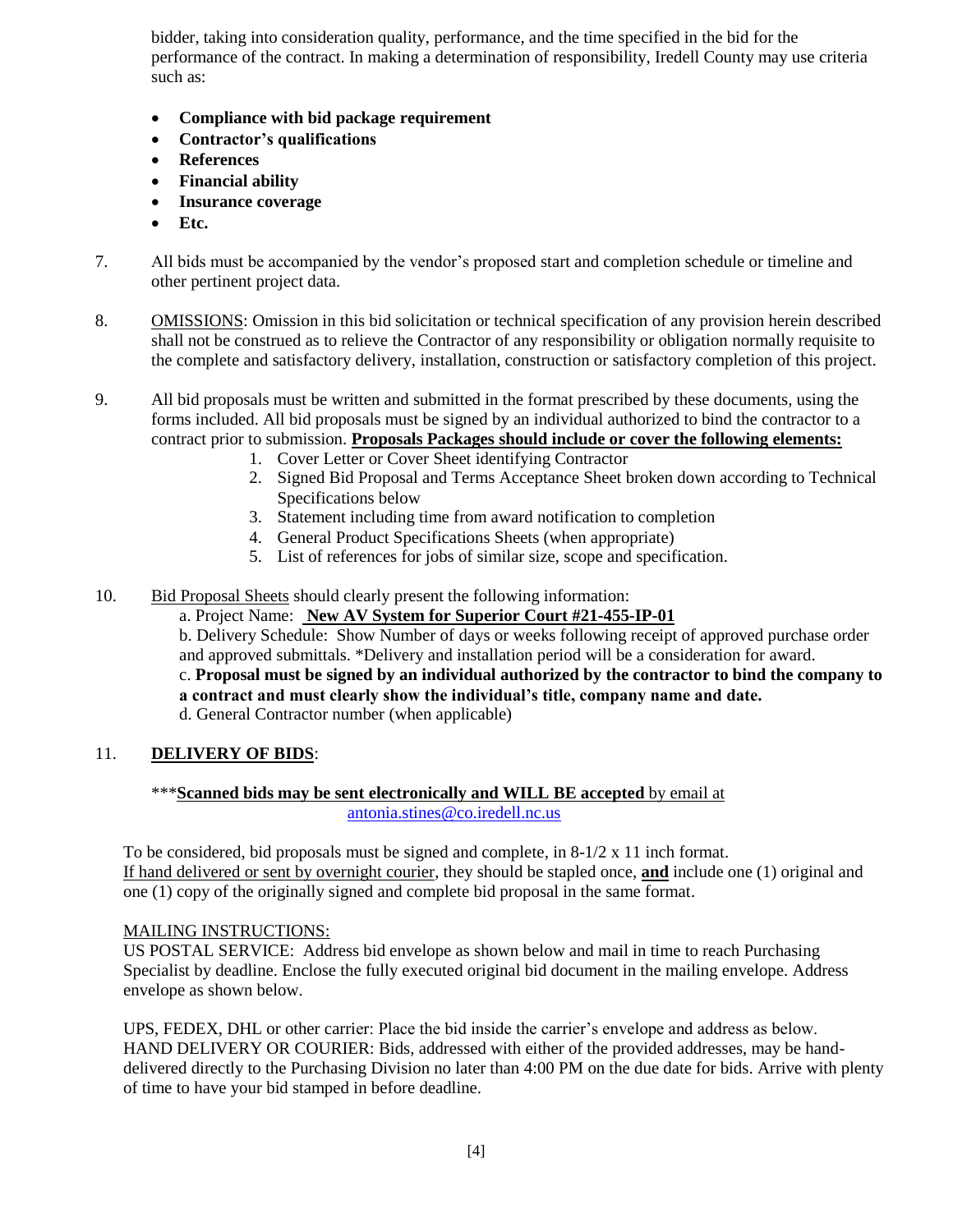In all cases and regardless of delivery method, delivery of bids to the Purchasing Specialist by the specified due date and time are the sole responsibility of the bidder. Bids not in the hands of the Purchasing Specialist prior to the expiration date and time, regardless of reason, **will be rejected**.

| <b>DELIVERED BY US POSTAL SERVICE</b>   | DELIVERED BY ANY OTHER MEANS            |
|-----------------------------------------|-----------------------------------------|
| $BID# 21-455-IP-01 - New AV System-$    | $BID# 21-455-IP-01 - New AV System-$    |
| <b>Court</b>                            | Court                                   |
| <b>Iredell County</b>                   | <b>Iredell County</b>                   |
| <b>Attn: Antonia Stines, Purchasing</b> | <b>Attn: Antonia Stines, Purchasing</b> |
| <b>Specialist</b>                       | <b>Specialist</b>                       |
| P. O. Box 788                           | <b>200 South Center Street</b>          |
| Statesville, NC 28687                   | Statesville, NC 28677                   |

Bid Packages will be accepted up to the day and time of bid deadline, which is scheduled for **4:00 PM Friday, December 4, 2020.** By NC General Statute, Informal bids are not public knowledge until after award.

#### PROMPT DELIVERY OF BIDS TO PURCHASING SPECIALIST IS THE SOLE RESPONSIBILITY OF THE BIDDER. BIDS RECEIVED AFTER THE BID DEADLINE, REGARDLESS OF REASON, WILL NOT BE CONSIDERED.

- 12. Mailed bids or bids sent by any delivery service in that service's envelope must be included in a separate envelope clearly marked as above and placed inside the mailing envelope.
- 13. Iredell County shall not be held responsible for nor will it pay any costs or expense associated with the preparation or submission of a bid proposal submitted in response to this solicitation, such expenses and costs being the sole responsibility of the bidder. Nothing in this solicitation or any response submitted pursuant to shall obligate Iredell County to award a contract to a bidder.
- 14. In case of default of an awarded contractor, Iredell County may procure the articles and/or services from other sources and may hold the defaulting contractor responsible for any excess cost occasioned thereby.
- 15. PAYMENT: **Unless other arrangements are made between Iredell County and the Contractor,** in lieu of bid and performance bonds, **full payment will be made by check within thirty-days after project completion and final inspection and notification of acceptance is given to the Purchasing Agent & Contracts Manager by the County's Project Manager.** Once proof of acceptance is received, the Iredell County Purchasing & Contracts Manager or other authorized County staff will code, sign and process an original invoice for payment. No payment will be made until contractor completes all delivery, construction, installation or other provisions or responsibilities as agreed upon prior to project start and corrected any deficiencies found.
- 16. It is Iredell County policy to offer open and fair bid opportunities to all qualified contractors who are interested in participating in bids for Iredell County projects and to encourage and assist small or minorityowned businesses who might not otherwise be able to participate in our projects. Therefore, Iredell County may approve a prepayment of a percentage of project cost, never to exceed 30%, to facilitate the purchase and placement of project materials and to stage equipment and personnel at the site. To qualify, a contractor must include a request for prepayment with their bid providing adequate basis and justification for pre-payment. Iredell County will review the request and make a determination as to approval and amount. Prepayments are made at the sole discretion of the County and no bid should be submitted contingent on prepayment. If pre-approved, payment will be made after an invoice has been submitted to the County's Project Manager assigned to this project.
- 17. TAXES: It is Iredell County policy that no contract will be awarded to a contractor or vendor that is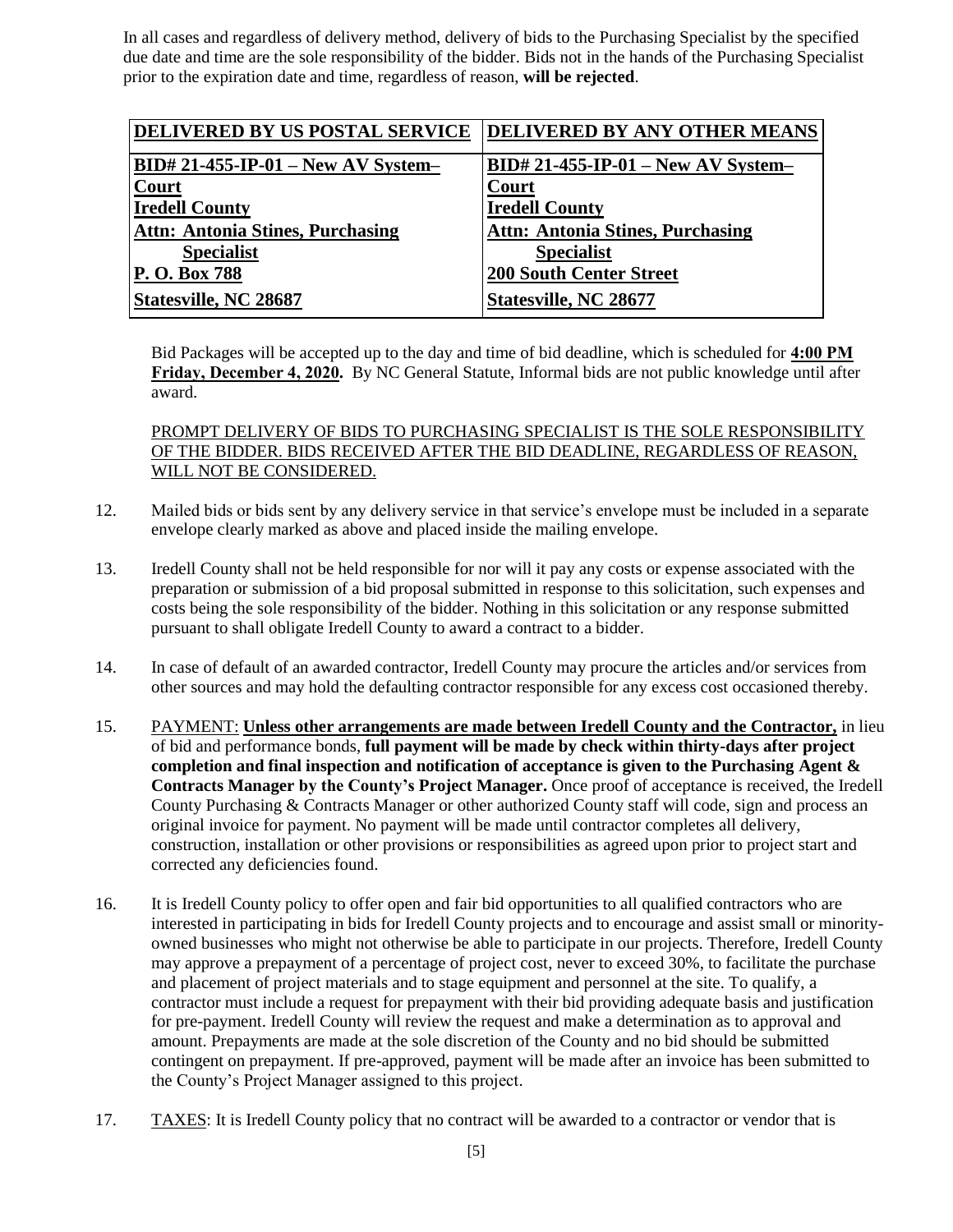delinquent in paying Iredell County property taxes. In the event the lowest, responsive bidder is found delinquent, Iredell County reserves the right to a) reject said Contractor's bid as not responsible, (b) withhold award until taxes are paid in full, (c) withhold unpaid property taxes from all amounts payable from the resulting contract or (d) take any other actions deemed necessary by the County. Regardless, project award and start will not be postponed to accommodate delinquent contractor.

- 18. Iredell County requires that all contractors performing work on County property maintain minimum insurance coverage as outlined in **Minimum Insurance Requirements & Risk Control** below. Acceptance of Iredell County's insurance and risk requirements *is a requisite* for award. Do not make changes to or take exception to these insurance and risk requirements. Bids offered contingent on any change or exception taken to this requirement will be deemed both non-responsive to this bid solicitation's requirements and specifications and not responsible. Such offers will be rejected.
- 19. **Terms & Conditions Acceptance:** By submitting a signed proposal in response to this solicitation, the individual is verifying that he/she is a duly authorized representative of the company and is able to legally bind the company to this agreement. Signature also denotes agreement that the terms and conditions of this bid shall override all other terms and conditions, regardless of form or delivery.

#### **C. GENERAL CONTRACT TERMS AND CONDITIONS**

- 1. DEFAULT**:** In case of default by the awarded contractor, Iredell County may procure the articles or services from other sources and hold the bidder responsible for any excess cost occasioned thereby. In addition, in the event of default by the contractor under this contract, Iredell County may immediately terminate for cause all existing contracts between Iredell County and the vendor and de-bar the vendor from doing future business with the County. These in addition to any and all remedies provided by law.
- 2. SITUS: The place of this contract, its situs and forum, shall be North Carolina, where all matters, whether sounding in contract or tort, relating to its validity, construction, interpretation and enforcement shall be determined.
- 3. GOVERNING LAWS: This contract is made under and shall be governed and construed in accordance with the laws of the State of North Carolina.
- 4. PERMITS & INSPECTIONS: All Permits required by governing authorities shall be secured by contractor or contractor's agent. Proof of approved inspections for all required Permits relative to the Work shall be included with application for Final Payment.
- 5. PAYMENT TERMS: Payment terms are Net, not earlier nor later than, 30 days after receipt of correct invoice or acceptance of goods, whichever is later. Iredell County is responsible for all payments to the contractor under the contract.
- 6. AFFIRMATIVE ACTION: The contractor will take affirmative action in complying with all Federal and State requirements concerning fair employment and employment of people with disabilities, and concerning the treatment of all employees without regard to discrimination by reason of race, color, religion, sex, national origin or disability.
- 7. CONDITION AND PACKAGING: Unless otherwise provided by special terms and conditions or specifications, it is understood and agreed that any item offered or shipped pursuant to this project has not been sold or used for any purpose and shall be in new condition. All containers and packaging shall be suitable for handling, storage or shipment.
- 8. PATENT: The contractor shall hold and save Iredell County, its officers, agents and employees, harmless from liability of any kind, including costs and expenses, on account of any copyrighted material, patented or unpatented invention, articles, device or appliance manufactured or used in the performance of this contract, including use by the government.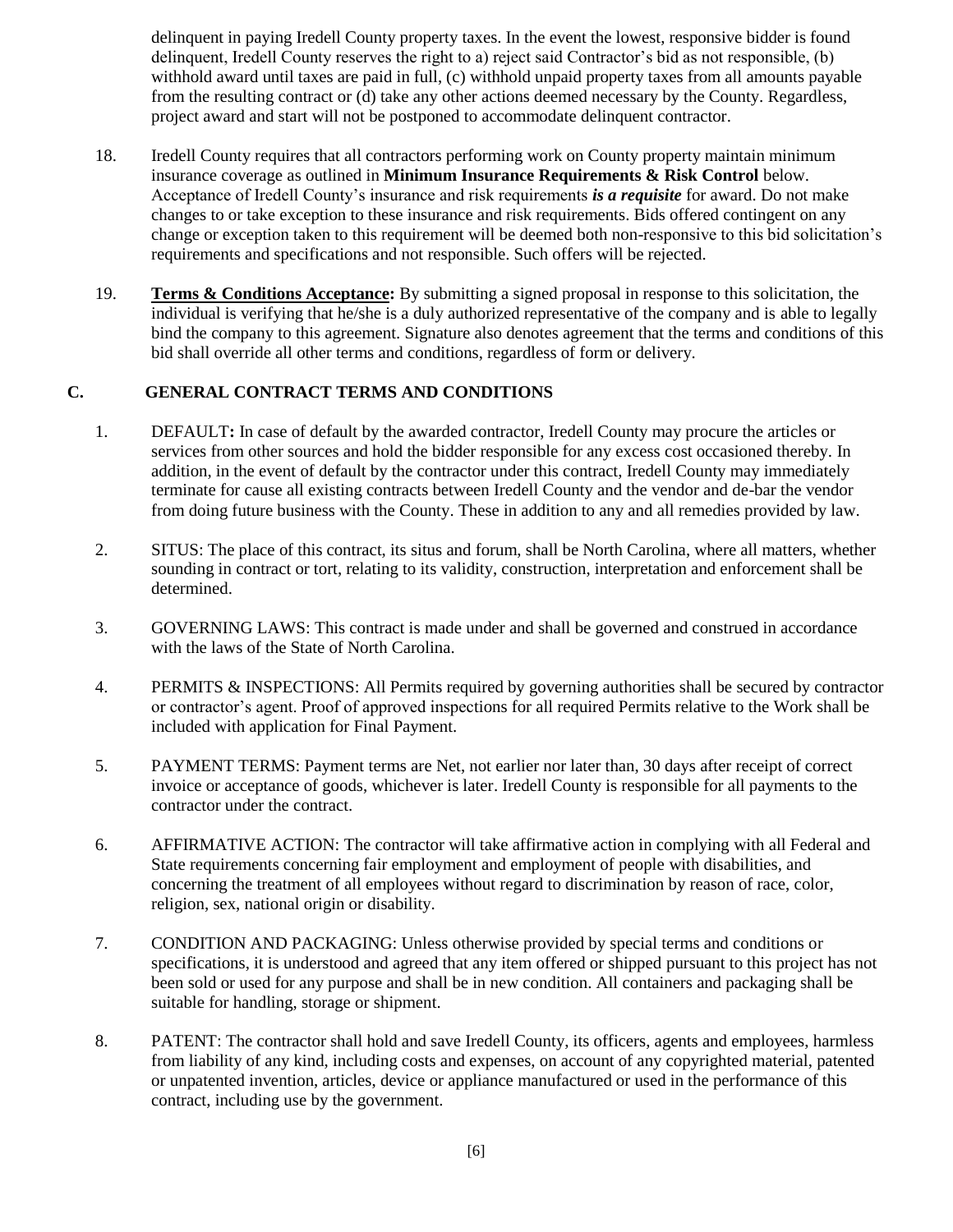- 9. ADVERTISING: Contractor agrees not to use the results of this RFB or any resulting contract or the name of Iredell County as part of any commercial advertising.
- 10. ASSIGNMENT: No assignment of the contractor's obligations or the contractor's right to receive payment hereunder shall be permitted. However, upon written request approved by the issuing purchasing authority and solely as a convenience to the contractor, Iredell County may:

a. Forward the contractor's payment check directly to any person or entity designated by the contractor, and

b. Include any person or entity designated by contractor as a joint payee on the contractor's payment check. In no event shall such approval and action obligate Iredell County to anyone other than the contractor and the contractor shall remain responsible for fulfillment of all contract obligations.

- 11. GENERAL INDEMNITY: The contractor shall hold and save Iredell County, its officers, agents, and employees, harmless from liability of any kind, including all claims and losses accruing or resulting to any other person, firm, or corporation furnishing or supplying work, services, materials, or supplies in connection with the a firm, or corporation that may be injured or damaged by the contractor in the performance of this contract and that are attributable to the negligence or intentionally tortious acts of the contractor provided that the contractor is notified in writing within 30 days that Iredell County has knowledge of such claims. The contractor represents and warrants that it shall make no claim of any kind or nature against Iredell County's agents who are involved in the delivery or processing of contractor goods to Iredell County. The representation and warranty in the preceding sentence shall survive the termination or expiration of this contract.
- 12. E-VERIFY: E-Verify is the federal E-Verify program operated by the United States Department of Homeland Security used to verify the work authorization of newly hired employees pursuant to federal law. Article 2, Chapter 64 of the North Carolina General Statutes requires that all employers doing business in the state of North Carolina, who employ 25 or more employees in this State, use E-verify to verify the work status of newly hired employees. Additionally, North Carolina General Statute 153A-449 states that "Contractors Must Use E-Verify. - No county may enter into a contract unless the contractor and the contractor's subcontractors comply with the requirements of Article 2 of Chapter 64 of the General Statutes."

Therefore, as a condition of payment under this contract, the seller or vendor agrees to and must comply with Article 2 of chapter 64, as well as take measures to ensure that any subcontractor performing work for the Vendor under this contract complies with the provisions of this statute. By submitting a signed offer in response to this solicitation, seller or Vendor verifies compliance with the requirements of Article 2 of Chapter 64 of the North Carolina General Statutes. Upon request of the Iredell County, Vendor shall verify, by affidavit, compliance of the terms of this section.

The seller and/or vendor acknowledges that payment by the County is conditioned upon the vendor's, or its subcontractor's, compliance with Article 2 of Chapter 64. Failure to comply may render any contract with the County void and unenforceable.

13. **IRAN Divestment Act** (N.C.G.S. 147 Article 6E) prohibits state agencies and local governments from entering into contracts with entities that the North Carolina State Treasurer has determined are engaged in certain investment activities in the Iranian energy sector.

The Article requires the State Treasurer's Office to publish a list of entities it has identified as investing in the Iranian energy sector and update the list every 180 days. This list can be found at [https://www.nctreasurer.com/inside-the-department/OpenGovernment/Pages/Iran-Divestment-Act-](https://www.nctreasurer.com/inside-the-department/OpenGovernment/Pages/Iran-Divestment-Act-Resources.aspx)[Resources.aspx.](https://www.nctreasurer.com/inside-the-department/OpenGovernment/Pages/Iran-Divestment-Act-Resources.aspx) An entity identified on the Treasurer's list (called the "Final Divestment List") is prohibited from contracting with state agencies and local governments. In addition, all entities contracting with the State and local governments are prohibited from subcontracting with any entity included on the Final Divestment List. Contracts entered into with an entity included on the Final Divestment List are rendered void by operation of the statute.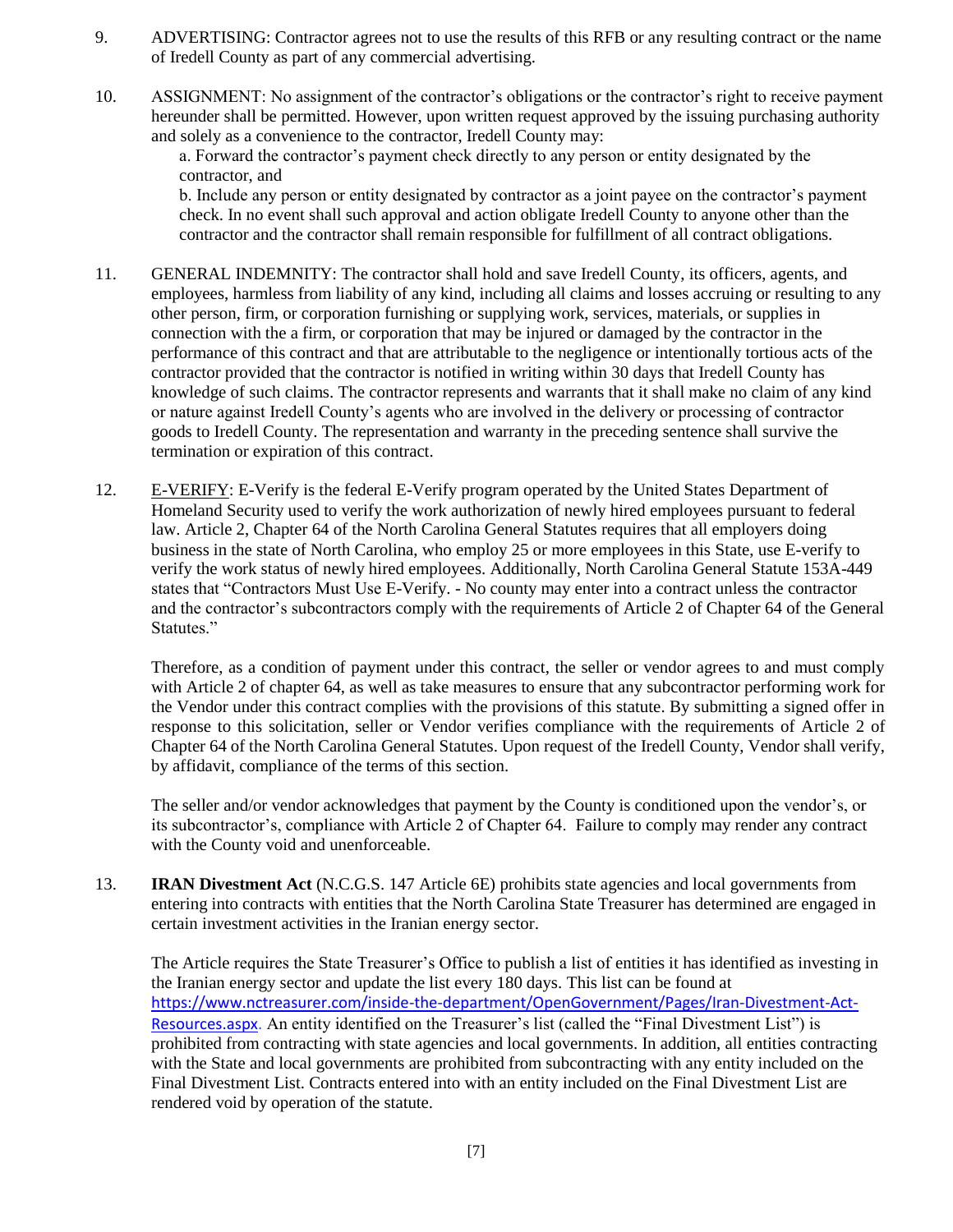Submission of a signed Bid in response to this solicitation indicates contractor's understanding of the requirements of this act and will serve as certification by the individual signing that the entity is not included on the Final Divestment List and they are prohibited from subcontracting with any entity included on the Final Divestment List. Any contract entered into with an entity included on the Final Divestment List is void and government entities in North Carolina are not authorized to issue payment for such a contract.

14. **Divestment From Companies Boycotting Israel Act** (NC G.S. 147, Article 6G) prohibits state agencies and local governments from entering into contracts costing over \$1,000.00 with any entity that the North Carolina State Treasurer has determined boycotts or is involved in a boycott of Israel.

The Article requires the State Treasurer's Office to publish a list of entities it has determined boycotts or is involved in a boycott of Israel and update the list at least annually. An entity identified on the Treasurer's list (called the "Final Divestment List") is prohibited from contracting with state agencies and local governments. Contracts entered into with an entity included on the Final Divestment List are rendered void by operation of the statute.

15. TERMINATION: Iredell County may terminate this contract for cause if the contractor fails to perform according to the contract provisions or original offer or for convenience when there has been a change in program requirements or inadequate funding.

### **D. MINIMUM INSURANCE REQUIREMENTS**

Iredell County requires that all contractors performing site preparation, paving, installation, construction, repairs or renovations on County property shall provide insurance certificates to the County naming Iredell County as secondary insured. The contractor shall procure, maintain and provide proof of insurance coverage for injuries to persons and/or property damage as may arise from, or in conjunction with, the work performed on behalf of the county by the contractor, his agents, representatives, employees or subcontractors. Proof of coverage as contained herein shall be submitted **prior to the commencement of work** and the contractor shall maintain such coverage for the duration of the contract period.

Minimum Insurance Coverage Limits:

- General Liability: \$2,000,000 combined single limits, \$1,000,000 annual aggregate (\$1,000,000 products and completed operations aggregate)
- Automobile Liability: \$1,000,000 combined single limits, \$1,000,000 annual aggregate. Workers Compensation: **Workers Compensation is required by all contractors or subcontractors regardless of the number of employees.**
- Builders Risk: Contractor to decide amount of coverage needed for the project materials.

The contractor's insurance shall be primary over any applicable insurance or self-insurance maintained by the County.

The contractor shall provide 30 days written notice to the County before any cancellation, suspension, or void of coverage in whole or part, where such provision is reasonable.

All coverage for subcontractors of the contractor shall be subject to all of the requirements stated herein.

Failure to comply with any reporting provisions of the policy(s) shall not affect coverage provided the County, it officers/officials, agents, employees and volunteers.

The insurer shall agree to waive all rights of subrogation against the County, its officers/officials, agents, employees or volunteers for any act, omission or condition of premises which the parties may be held liable by reason of negligence.

The contractor shall furnish the County certificates of insurance including endorsements affecting coverage. The certificates are to be signed by a person authorized by the insurance company(s) to bind coverage on its behalf.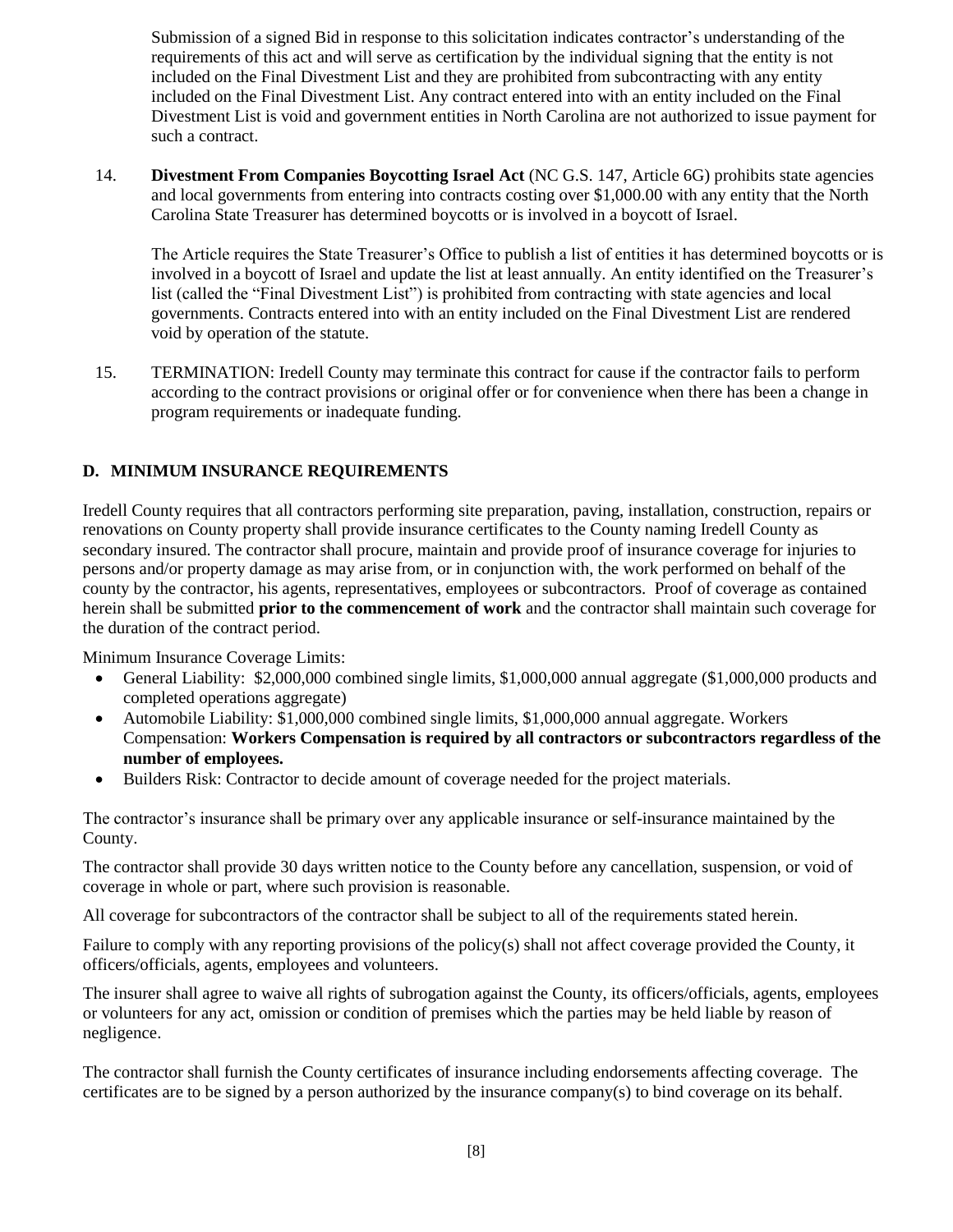All insurance shall be placed with insurers licensed for business in North Carolina and maintaining an A.M. Best rating of no less than A-.

All insurance policies shall be in effect for the duration of the project and shall be written on an occurrence Basis. No claims-made policies will be accepted.

The Contractor shall indemnify and hold harmless the County of Iredell, its officers/officials, agents, employees and volunteers from and against all claims, damages, losses and expenses including attorney's fees arising out of or resulting from the performance of the work, provided that any such claim, damage, loss or expense (1) is attributable to bodily injury, sickness, disease, or death, or to injury to or destruction of tangible property (other than work itself) including the loss of use resulting therefrom, and (2) is caused in whole or part by any negligent act or omission of the Contractor, any subcontractor, anyone directly or indirectly employed by any of them or anyone for whose acts any of them may be liable, regardless of whether or not it is caused in part by a party indemnified hereunder.

#### **RISK CONTROL**

The Contractor shall be required to comply with all federal, state, and local laws, regulations, and industry standard, or practices regarding safety of employees, the general public, and protection of physical property.

All subcontractors shall be subject to the same requirements.

The Contractor shall be responsible for self-inspection, as well as the inspection of all subcontractors to ensure compliance.

Any inspection of the operations of the Contractor or any subcontractor by the County or by any agent, employee or official of the County shall be done so to ensure compliance to the contract only. No inspection should be construed as a warranty of the operations of contractors and subcontractors.

The Contractor shall be solely responsible for the inspection and compliance of all operations.

The County maintains the right to require the Contractor to take corrective action regarding any hazard or potential hazard identified either by the Contractor or the County.

Failure to comply with these requirements or take any necessary corrective action may constitute reason for cancellation of the contract.

\*\*\*\* REST OF PAGE INTENTIONALLY LEFT BLANK \*\*\*\*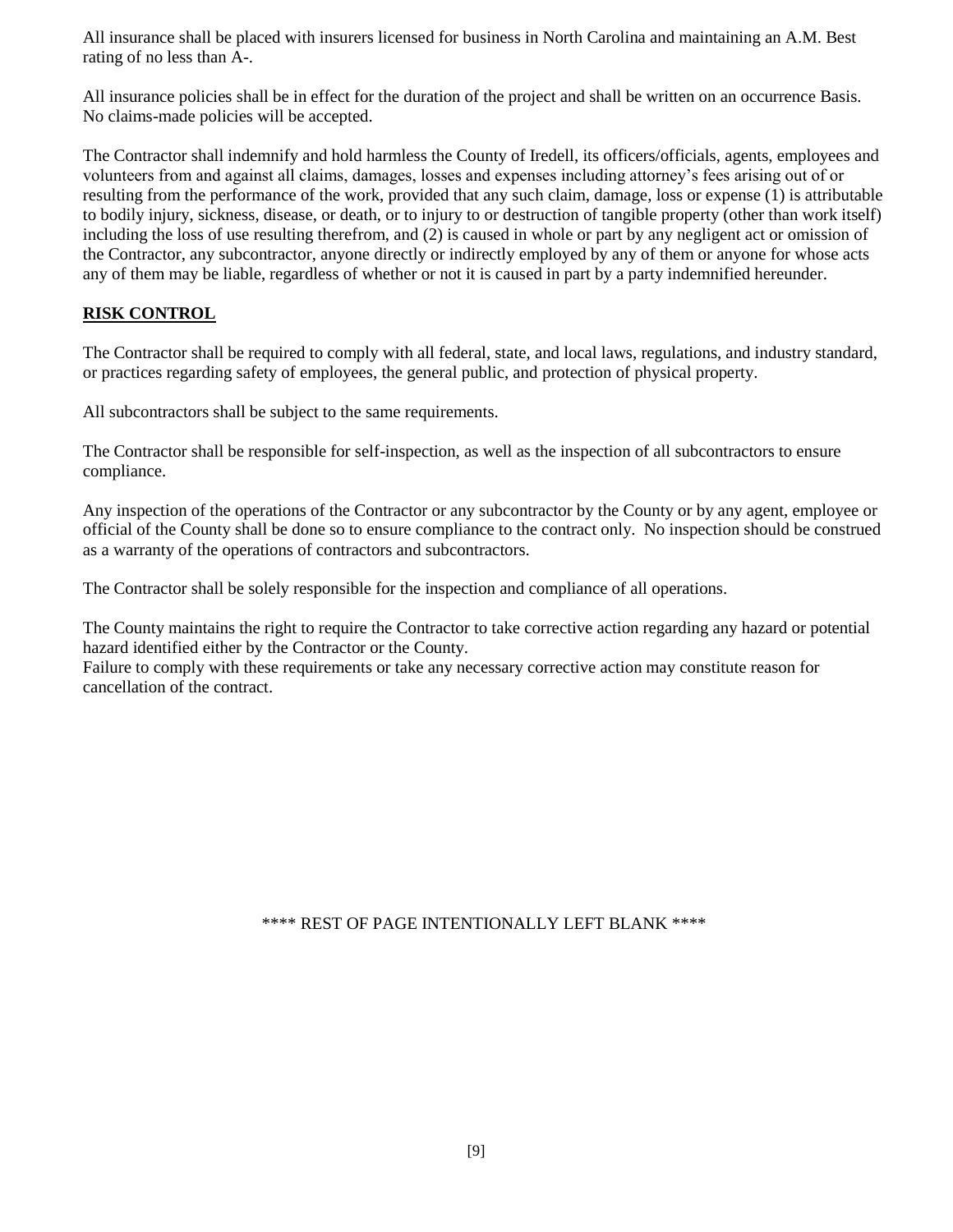#### **E. GENEAL AND TECHNICAL SPECIFICATIONS, SCOPE OF WORK, ETC., for**

The following specification has been developed and determined to fulfill the minimum requirements for this purchase. In adopting this configuration, Iredell County hopes to include a wide range of manufacturers and no specification is intended to specifically disqualify any particular manufacturer's equipment. However, it is this standard by which all proposed equipment will be evaluated. Therefore, it is the vendor's sole responsibility to ensure the bid includes data to clearly support that the products and offering meets or exceeds this standard in all aspects and, while the County reserves the right to request any additional information, it will not be the County's responsibility to request any supporting data and the apparent lack thereof could be a disqualifying factor.

#### **Scope of Work**

Iredell County is requesting bids to provide labor, materials, equipment and supervision to deliver a "turn-key" installation for a new conference AV system as outlined in this bid package for this project. The contractor will provide all relevant audio, video and automation hardware and software for this project. Submitted bids are not to include components that are proprietary to the vendor.

\*\*\*The contractor will provide documentation of all hardware, component placement and wiring in the form of a detailed quote and have drawings with the bid to show configuration and process to the completion for the installation. The total cost of the project must be placed on the bid price line under Section  $F - B$ id Sheet & Contract Terms Acceptance Form.

All work must be coordinated with Iredell County Facility Services Field Manager to insure uninterrupted access of the public and staff during normal operating hours. This may require that work occurs during weekends in order to meet project deadlines. It is the responsibility that contractors/subcontractors provide a clean and safe working area insuring safety of their personnel, the public, and staff, as well as comply with any OSHA requirements and procedures. The Contractor shall adequately and fully protect all parts of the project work against damages until all aspects of the project have been completed. Damages are to be quickly reported and shall be promptly repaired by the Contractor at no additional expense to Iredell County.

#### **Iredell County will be responsible for the following:**

- A. Network ports where required
- B. Provide VoIP Credentials to the awarded bidder.
- C. Clear out space in IT closet for new AV rack (In Bid Specifications below)
- D. Iredell County will coordinate with contractor to provide AC power at required locations. Contractor must provide a markup drawing of those locations
- E. Any work to remove flooring, excavation and/or conduit: Iredell County will coordinate removal of carpet, flooring and necessary core drilling/conduit to pull cabling to required locations. Contract must provide a markup drawing of those locations
- F. Iredell County will provide piping where core drilling is required.

## **Superior Court Room Conference**

For each requirement that follows, please check off as it relates to your equipment meeting specification. All boxes not checked off will require qualification either beside or below the specification or on a separate page titled "Exceptions Taken". While any exception may be cause for rejection of a proposal, qualification of an exception allows review and consideration of the excepted specification. An unqualified exception may result in a proposal being disqualified from further review.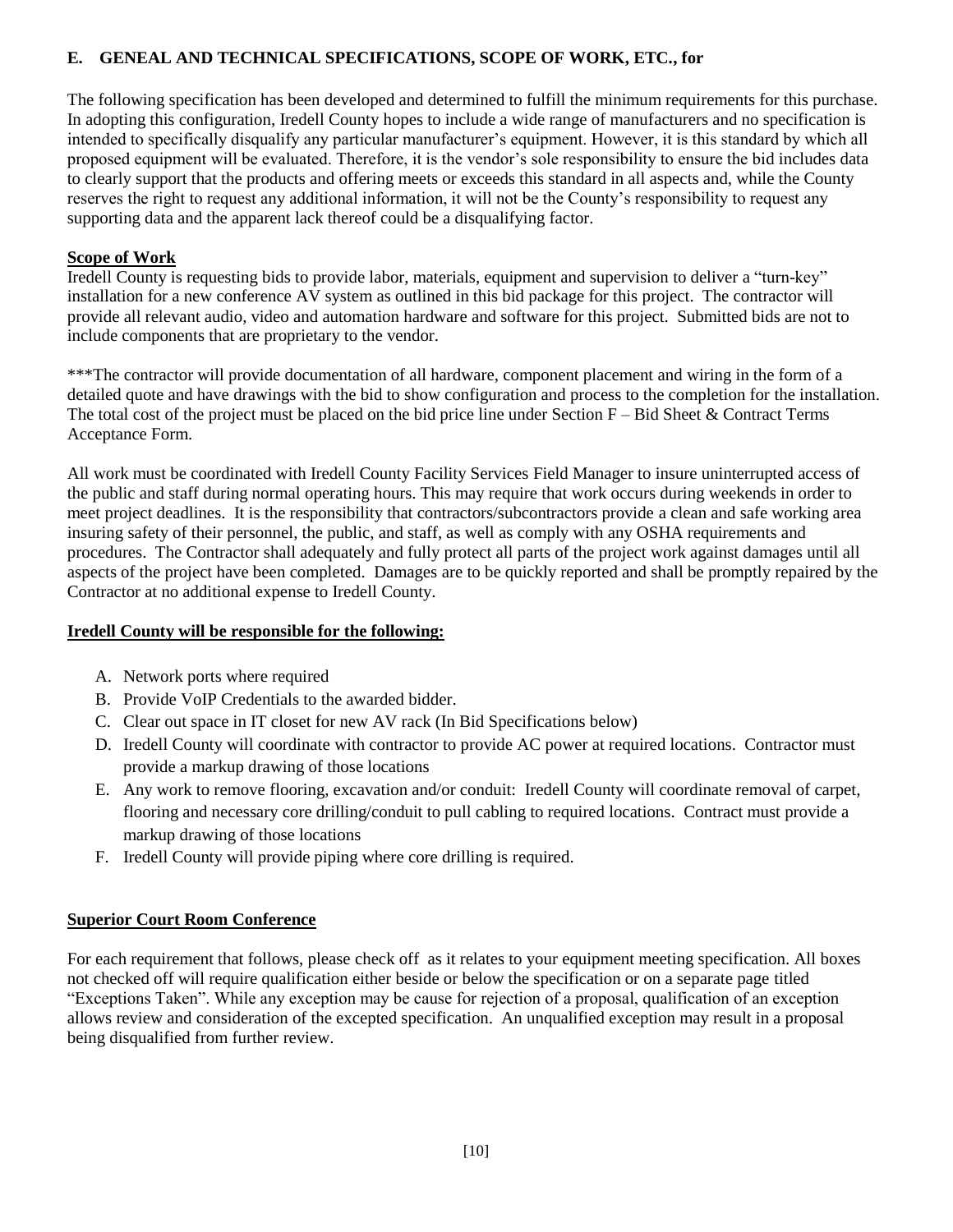#### **CHECK OFF AND INCLUDE WITH SUBMITTED BID**

- $\Box$  Internal Media Playback/recording HDD and USB System. Equivalent in specification as to QSC, Q-SYS Core 110 System and License for operation. Courts representative to provide IP addressing.
- $(1)$  75" Ultra High Definition Commercial LCD display for Clerk/Bailiff Station. o Contractor to provide the wall mount: Must be a micro-adjust tilt wall mount that fits and supports this size.
- $\Box$  (5) 24" LCD monitor with speakers, narrow bezel and HDMI applications for the Judge, Clerk, Witness, State Attorney, Defense Attorney Stations
- $(2) 27$ " LCD monitor with speakers, narrow bezel and HDMI applications on each side of the jury desk **Station**
- Laptop/HDMI connection at the State Attorney, Defense Attorney, Clerk or Judge desks
- $\Box$  (1) Document camera to be shared between Attorney tables. Must be equivalent in specification to an Elmo TT-12F Document Camera
- $\Box$  (1) 8.0" Touch panel with table top mounting. Location to be determined after bid is awarded.
- $\Box$  (2) Loudspeakers to be mounted on the walls behind Bailiff/Clerk and behind Witness stand for playback/teleconference of audio in the room
- $\Box$  (6) 18" gooseneck microphones for the Judge, Clerk, Witness, Jury, State Attorney, Defense Attorney. Five to be Desktop and one flange mount. Equivalent in specification as Shure MX418D/C & MX418/C
- $\Box$  For Ethernet Switch: Must be equivalent in specification as a Cisco SG350X-24MP Ethernet Switch.
- $\Box$  For Amplifier: Minimum specification requirement, must be a multichannel operation, Energy Star rated.
- $\Box$  An equipment rack to be provided by Contractor. Rack will be located in IT closet in the floor below Court Room. Rack must be mounted on the wall with a dedicated AC power circuit and Ethernet port for VoIP access.
- $\Box$  Miscellaneous supplies, materials, wiring, labor, programming and/but not limited to in-phone lines and equipment such as power supply to protect equipment.
- □ Training of County Staff on system operation
- $\Box$  Include freight cost on a separate line.
- $\Box$  Warranty. The Contractor shall pass along to Iredell County any warranties offered by the manufacturers, at no additional costs to Iredell County